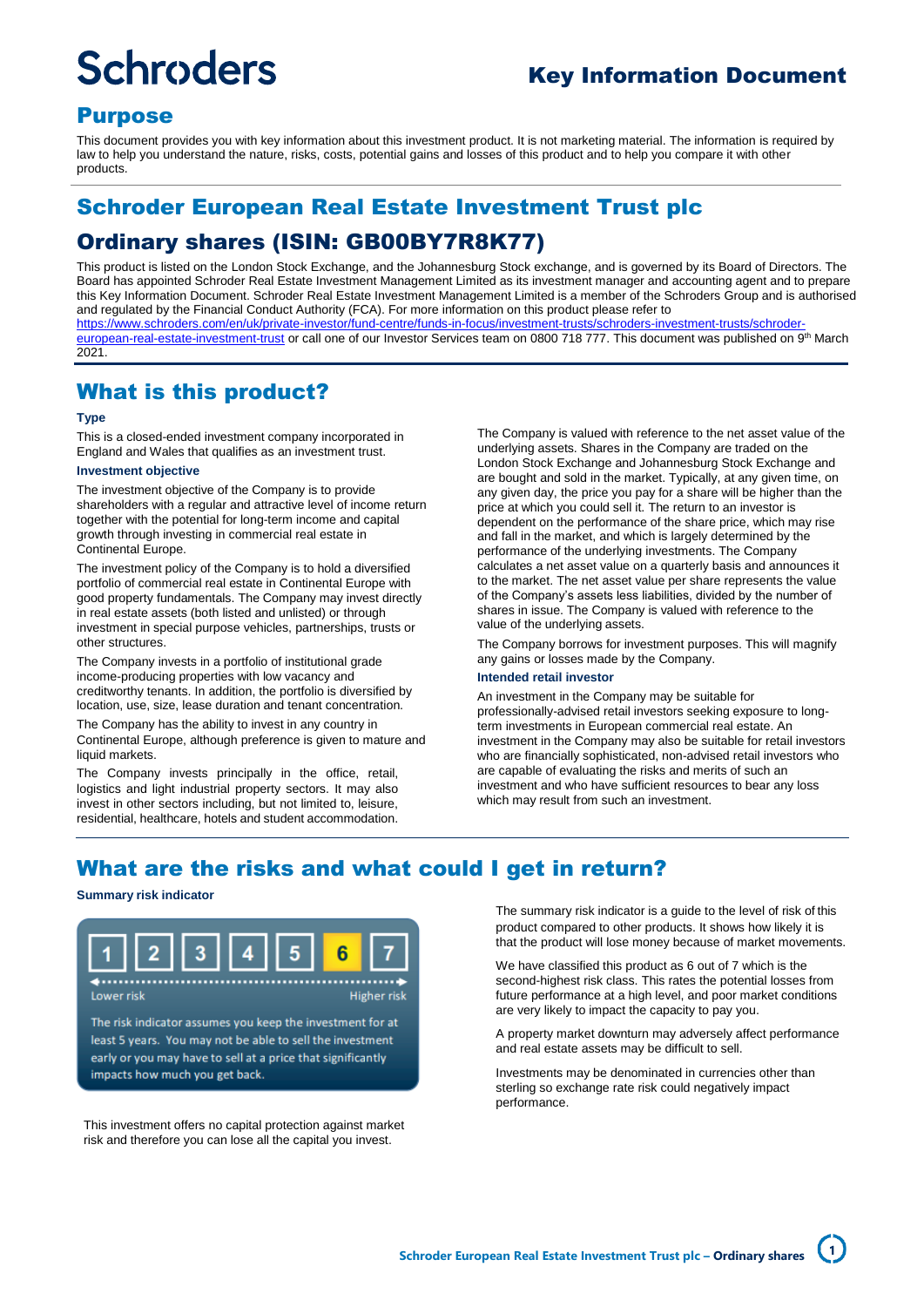## **Performance scenarios**

| Based on an investment of £10,000 |                                     | 1 year   | 3 years | 5 years<br>(Recommended<br>holding period) |
|-----------------------------------|-------------------------------------|----------|---------|--------------------------------------------|
| <b>Stress scenario</b>            | What you might get back after costs | £1       | £52     | £5                                         |
|                                   | Average return each year            | $-100\%$ | -83%    | $-78%$                                     |
| Unfavourable scenario             | What you might get back after costs | £2.822   | £751    | £249                                       |
|                                   | Average return each year            | $-72%$   | $-58%$  | $-52%$                                     |
| Moderate scenario                 | What you might get back after costs | £7.419   | £3.976  | £2.131                                     |
|                                   | Average return each year            | $-26%$   | $-26%$  | $-27%$                                     |
| <b>Favourable scenario</b>        | What you might get back after costs | £18,668  | £20.159 | £17,479                                    |
|                                   | Average return each year            | 87%      | 26%     | 12%                                        |

This table shows the money you could get back over the next 5 years, under different scenarios, assuming that you invest £10,000.

The scenarios shown illustrate how your investment could perform. You can compare them with the scenarios of other products. The scenarios presented are an estimate of future performance based on evidence from the past and are not an exact indicator. What you get will vary depending on how the

market performs and how long you keep the investment product.

The stress scenario shows what you might get back in extreme market circumstances, and it does not take into account the situation where we are not able to pay you. The figures shown include all the costs of the product itself but may not include all the costs that you pay to your advisor or distributor. The figures do not take into account your personal tax situation which may also affect how much you get back.

# What happens if Schroder European Real Estate Investment Trust plc is unable to pay out?

As a shareholder of Schroder European Real Estate Investment Trust plc you would not be able to make a claim to the Financial Services Compensation Scheme about the Company in the event that the Company is unable to pay out.

## What are the costs?

### **Costs over time**

The Reduction in Yield (RIY) shows what impact the total costs you pay will have on the investment return you might get. The total costs take into account one-off, ongoing and incidental costs.

The amounts shown here are the cumulative costs of the product itself for three different holding periods. The figures assume you invest £10,000. The figures are estimates and may change in the future.

| <b>Based on an investment of £10,000</b> | If you sell<br>after 1 year | If you sell<br>after 3 years | If you sell<br>after 5 years<br>(Recommended<br>holding period) |
|------------------------------------------|-----------------------------|------------------------------|-----------------------------------------------------------------|
| <b>Total Costs</b>                       | £358.00                     | £1,093.00                    | £1,853.00                                                       |
| Impact on investment (RIY) per year      | 3.58%                       | 3.58%                        | 3.58%                                                           |

The person selling you or advising you about this product may charge you other costs. If so, this person will provide you with information about these costs and show you the impact that all costs will have on your investment over time.